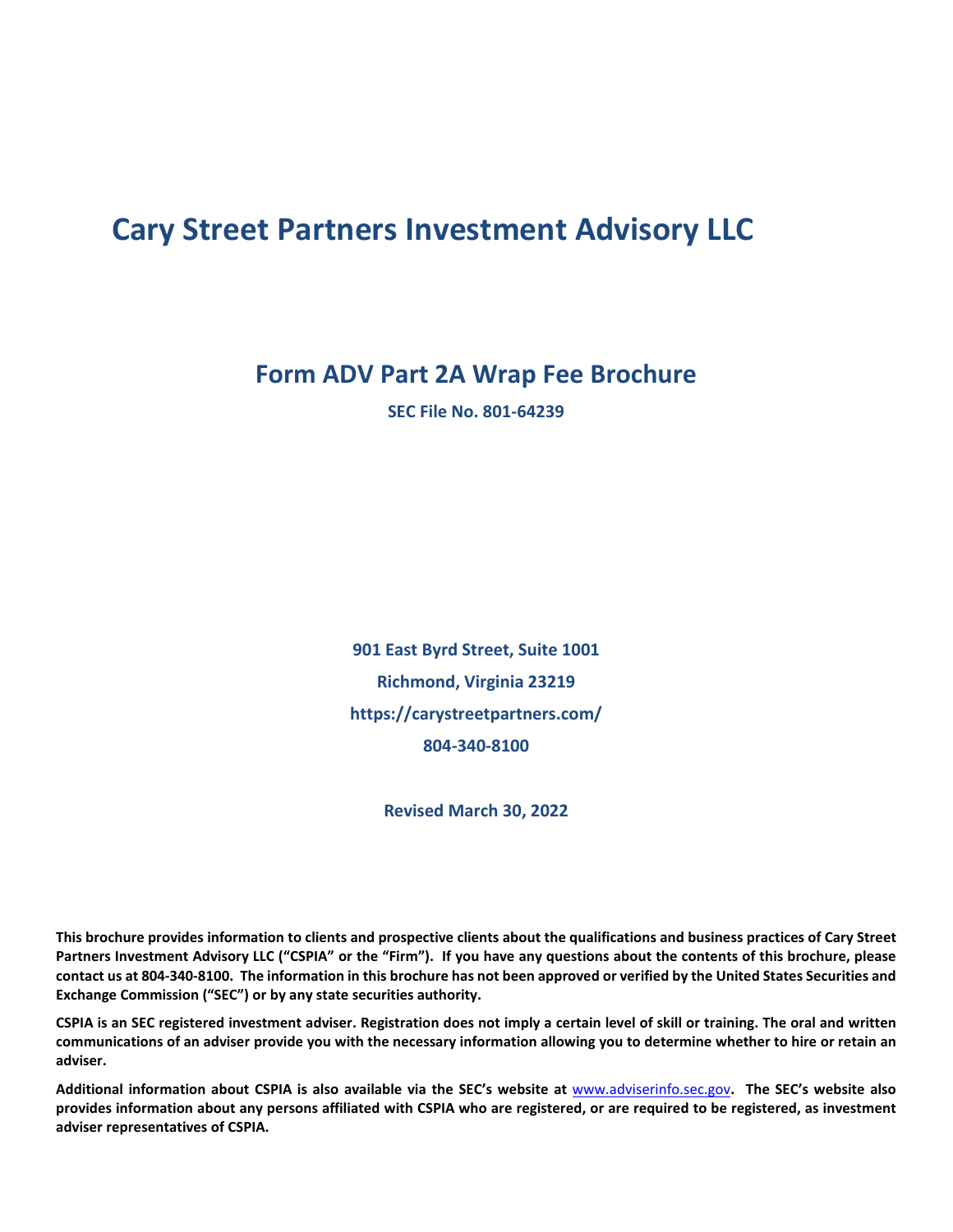### <span id="page-1-0"></span>**Item 2 Material Changes**

This Brochure, dated March 30, 2022, was prepared in accordance with SEC requirements and contains both changes and clarifications that are not deemed material, as well as the following material changes from CSPIA's last Brochure amendment filed on March 31, 2021.

#### *Item 4 Advisory Business*

As of December 31, 2021, CSPIA had **\$1,872,733,664** in assets under management on a discretionary basis and **\$2,073,421,043** in assets under management on a non-discretionary basis.

#### *Corporate Changes*

Effective January 1, 2022, Walter Bayne was promoted from the position of Chief Operating Officer ("COO") to the position of President for the Firm, and Wesley Gallup took over Walter's position of COO from his former position as Deputy COO.

#### *Services Offered*

On March 23, 2022, the Firm's affiliated advisory firm, Cary Street Partners Asset Management LLC ("CSPAM") launched the Fairlead Tactical Sector ETF ("TACK"). This is the first opportunity for CSPAM to serve as an Investment Adviser to a Registered Investment Company. This fund is a diversified, actively managed exchange-traded fund ("ETF") that will invest in passive domestic equity sector ETFs and ETFs investing in gold and U.S. Treasuries.

In the past, we have offered or delivered information about our qualifications and business practices to clients on at least an annual basis. Pursuant to SEC rules, we will ensure that you receive a summary of any material changes to this and subsequent brochures within 120 days of the close of our business' fiscal year. As determined necessary, we will provide other ongoing disclosure information about material changes.

We will further provide you with a new brochure, as necessary, based on changes or additional information, at any time, without charge. Please contact CSPIA's Compliance Department at (804) 340-8100 or [info@carystreetpartners.com](mailto:info@carystreetpartners.com) to request our brochure. Our brochure is also available on our website at https://carystreetpartners.com/.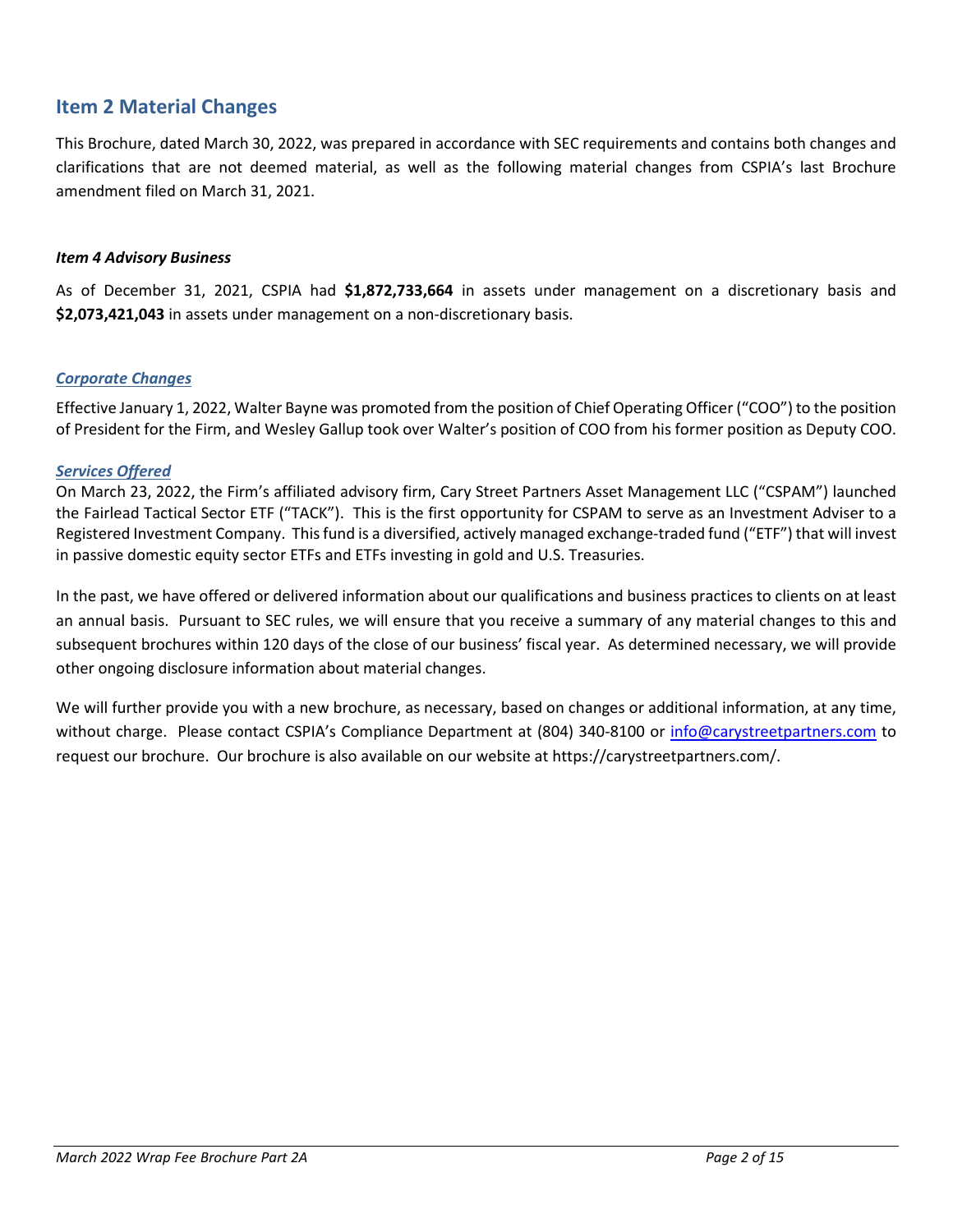## <span id="page-2-0"></span>**Item 3 Table of Contents**

### **Contents**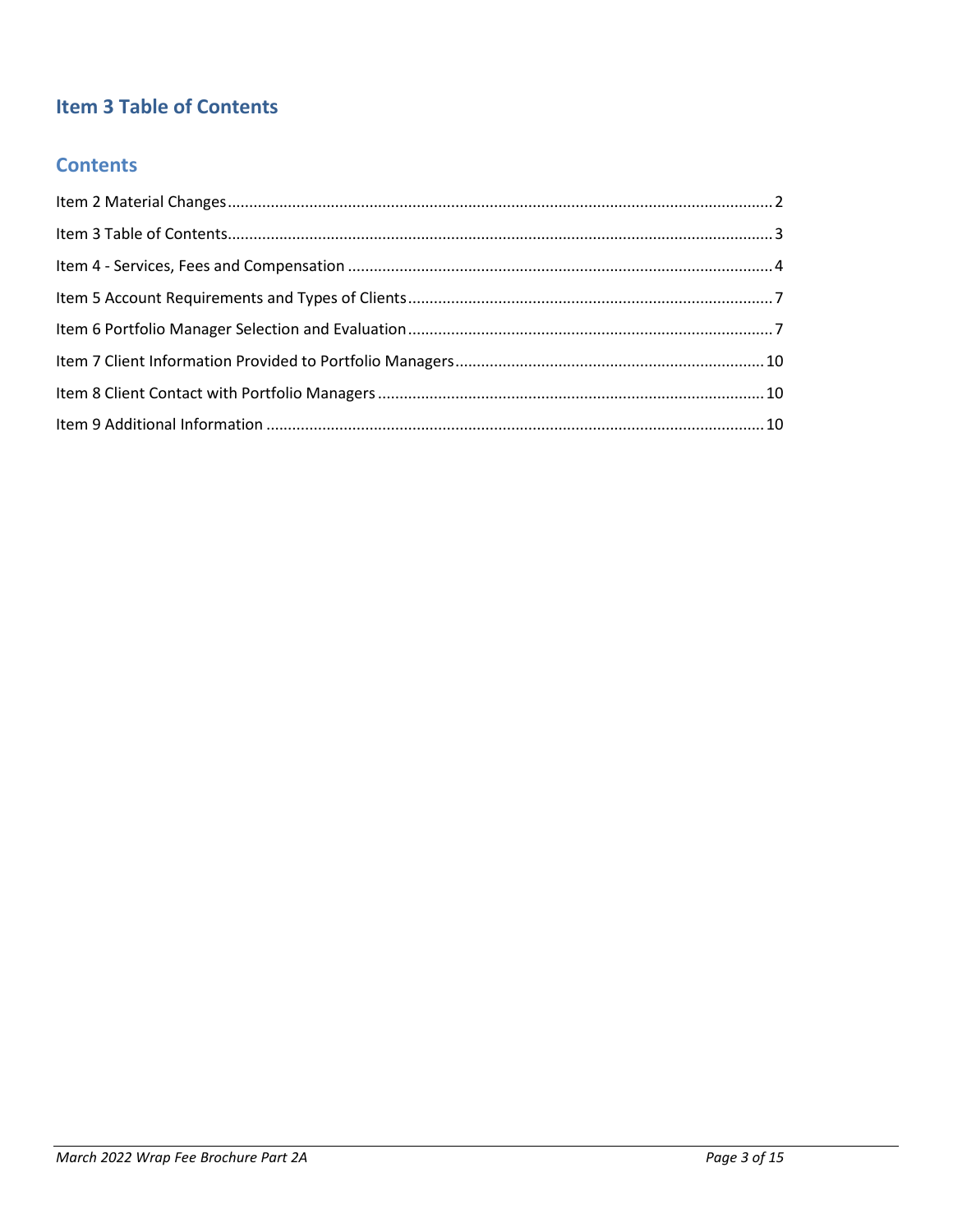### <span id="page-3-0"></span>**Item 4 - Services, Fees and Compensation**

CSPIA was established on September 9, 2003 and is an SEC registered investment adviser. In addition, the Firm is a wholly owned subsidiary of Cary Street Partners Financial LLC ("CSPF"), formerly Luxon Financial LLC.

CSPIA provides individualized non-discretionary and discretionary advisory services to various categories of institutional and individual clients who wish to participate in financial planning, separately managed accounts ("SMA"), mutual funds, closed end funds, exchange-traded funds, annuities, fixed income, structured notes, and equities; or who want to invest in private equity funds or other alternative investment vehicles. As of December 31, 2021, CSPIA had **\$1,872,733,664** in assets under management on a discretionary basis and **\$2,073,421,043** in assets under management on a nondiscretionary basis.

All services described in this brochure begin with a consultation between you and a CSPIA Investment Adviser Representative ("IAR", "Financial Advisor", or "FA") to review your investment objectives, financial situation, and risk tolerance. Depending on the investment program, you are asked to complete a Client Profile to document the results of this assessment. After review of your profile, working with the FA, you will determine which program is appropriate for your needs.

Your FA will provide advisory services that may include allocation of assets among different classes, portfolio diversification, managing portfolio risk, portfolio monitoring evaluation, investment policy statement development, manager search and recommendation, financial planning, and other general economic and financial topics. Your FA will construct a portfolio of securities based on your individual needs, risk tolerance and investment objectives. Account supervision is guided by the stated objectives of the client (*e.g.,* maximum capital appreciation, growth, etc.), and all managed accounts will be maintained with an independent qualified custodian.

#### **Services**

#### **Cary Street Partners FA Directed Wrap Program**

CSPIA is the sponsor of the Cary Street Partners FA Directed Wrap Program which provides investment management services on a discretionary basis to each client. Our wrap fee program allows you to pay a single fee that covers advisory services, trade execution, custody, and other standard brokerage and investment services. Each FA develops welldiversified portfolios designed to match the client's financial goals, needs, risk tolerance and financial situation. Your FA will recommend that you establish account(s) at Wells Fargo, Charles Schwab, TD Ameritrade, Raymond James or another qualified custodian offering this type of wrap program pricing. Ultimately, though, it is your decision to custody assets with one of these or another qualified custodian of your choosing. CSPIA is independently owned and operated and not affiliated with Wells Fargo, Charles Schwab, TD Ameritrade, Raymond James or any other qualified custodian.

For certain FA Directed wrap fee programs custodied at Wells Fargo, the provisions of our FA Directed program are based on and related to certain wrap fee programs offered by Wells Fargo Advisors ("WFA"). CSPIA has an agreement with WFA, pursuant to which WFA provides advisory and/or other services with respect to certain wrap fee programs ("WFA Programs") which are related to the Cary Street Partners FA Directed program. Although WFA provides certain services to our FA Directed wrap clients where Wells Fargo is custodian, WFA's policy is to have CSPIA and their other correspondent firms maintain the role of Sponsor. In addition to this Cary Street Partners Wrap Fee Brochure, please review the appropriate WFA Disclosure Brochure (Form ADV Part 2A Firm Brochure and Wrap Fee Brochure) for a complete description of the services, fee schedules and account minimums for these wrap fee programs. Clients will receive those WFA wrap fee program brochures directly from Wells Fargo.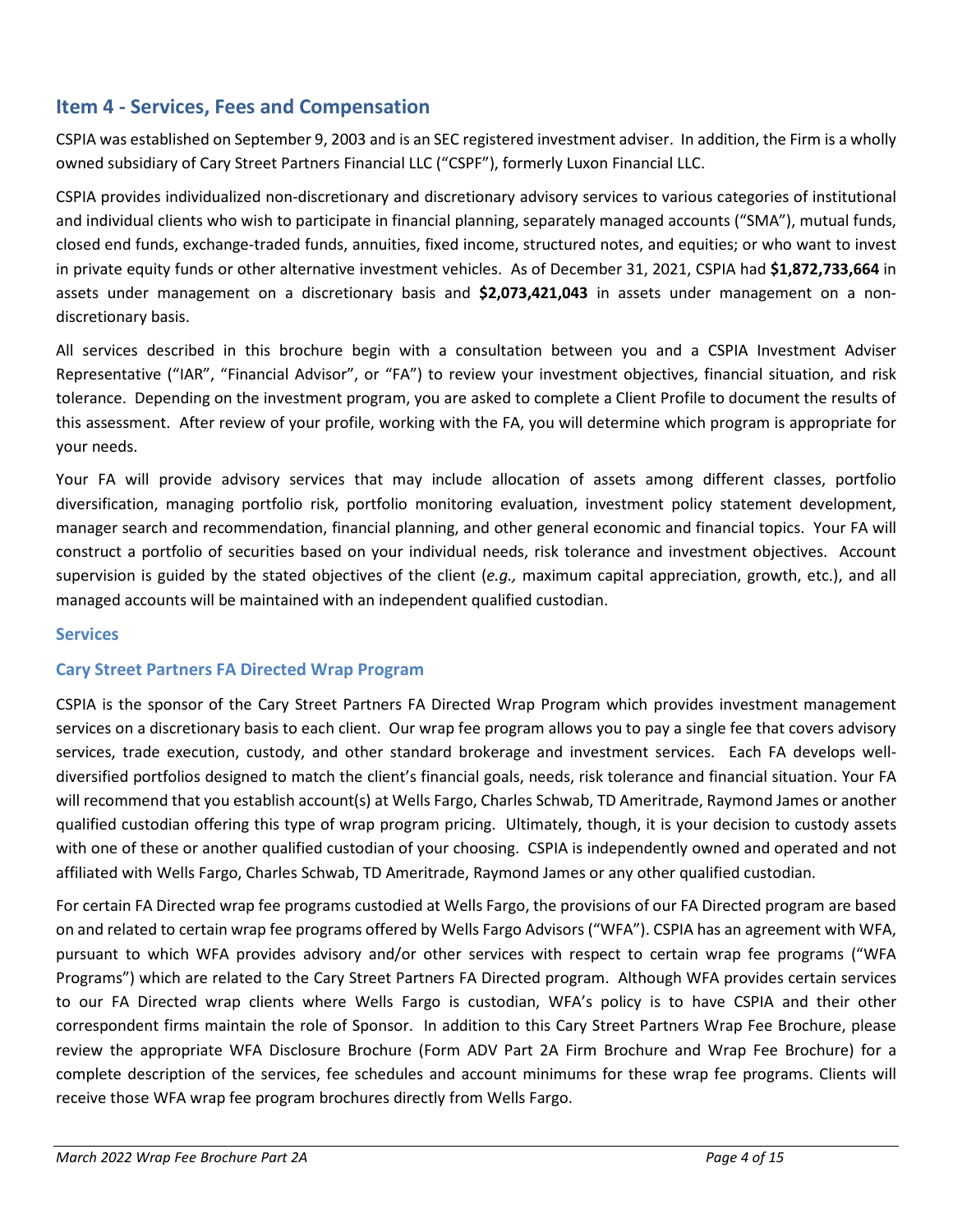The benefits under a wrap fee program depend, in part, upon the size of the account, the costs associated with managing the account, and the frequency or type of securities transactions executed in the account.

- For example, a wrap fee program may not be suitable for all accounts, including, but not limited to, accounts holding primarily, and for any substantial period of time, cash or cash equivalent investments, fixed income securities or no-transaction-fee mutual funds, or any other type of security that can be traded without commissions or other transaction fees.
- In order to evaluate whether a wrap (or bundled) fee arrangement is appropriate for you, you should compare the agreed-upon Wrap Program Fee and any other costs associated with participating in our Wrap Fee Program with the amounts that would be charged by other advisers, broker-dealers, and custodians, for advisory fees, brokerage and execution costs, and custodial services comparable to those provided under the Wrap Fee Program.

#### **CSPAM Wrap Programs**

CSPIA offers clients discretionary management services through its affiliate, Cary Street Partners Asset Management ("CSPAM"), a registered investment adviser. CSPAM provides investment strategy services and is the Portfolio Manager of various wrap fee programs, each sponsored by various registered investment advisers. Please review the CSPAM Firm Brochure and Wrap Fee Brochure (Form ADV Part 2A Firm Brochure and Part 2A Wrap Fee Brochure) for a complete description of its services, fee schedules and account minimums regarding its wrap fee programs.

CSPAM manages specific investment strategies in wrap fee programs for both non-discretionary Model and discretionary Wrap Account programs sponsored by unaffiliated financial institutions similar to its management of the same strategies implemented in its CSP Global portfolios for example. In both the Wrap Account/Model programs however, CSPAM personnel primarily support the financial institution sponsoring the wrap program ("Sponsor") and not the actual underlying client. There are fundamental differences between a Wrap Account and Model program. In a traditional Wrap Account program, a client selects the Sponsor. The Sponsor will work with the client to select an approved discretionary investment adviser, like CSPAM, for a particular investment strategy.

From time to time, the Sponsor will communicate any specific client needs/requests to CSPAM, and CSPAM will evaluate for reasonableness within the strategy. CSPAM relies on the Sponsor to gather the necessary information and assess the suitability of its investment style to the individual needs and financial situation of a Wrap Account client. For Wrap Accounts, CSPAM exercises investment discretion and delivers buy/sell instructions to the Sponsor's platform. The Sponsor is responsible for execution of each transaction in the client accounts.

Under the Model programs, depending on the model, the Sponsor or its designated representative, sometimes referred to as an "overlay manager," exercises investment discretion and executes each client's portfolio transactions based on the Sponsor's own investment judgment. CSPAM does not tailor the model portfolio to the individual needs of any program client. CSPAM does not evaluate suitability for clients in a Model program.

In both types of wrap programs, the Sponsor provides a bundle of services for a single fee. Typically, this bundle of services includes the review and monitoring of selected investment advisers approved in the program, performance evaluation of the advisers, execution of the client's portfolio transactions, custodial services for the client's assets, and payment of CSPAM's advisory fee and other fees that may be charged in the Sponsor's program.

Certain investment programs, whether offered directly through CSPIA or through a Third-Party Platform, may offer investment products or utilize Sub-Managers affiliated with CSPIA.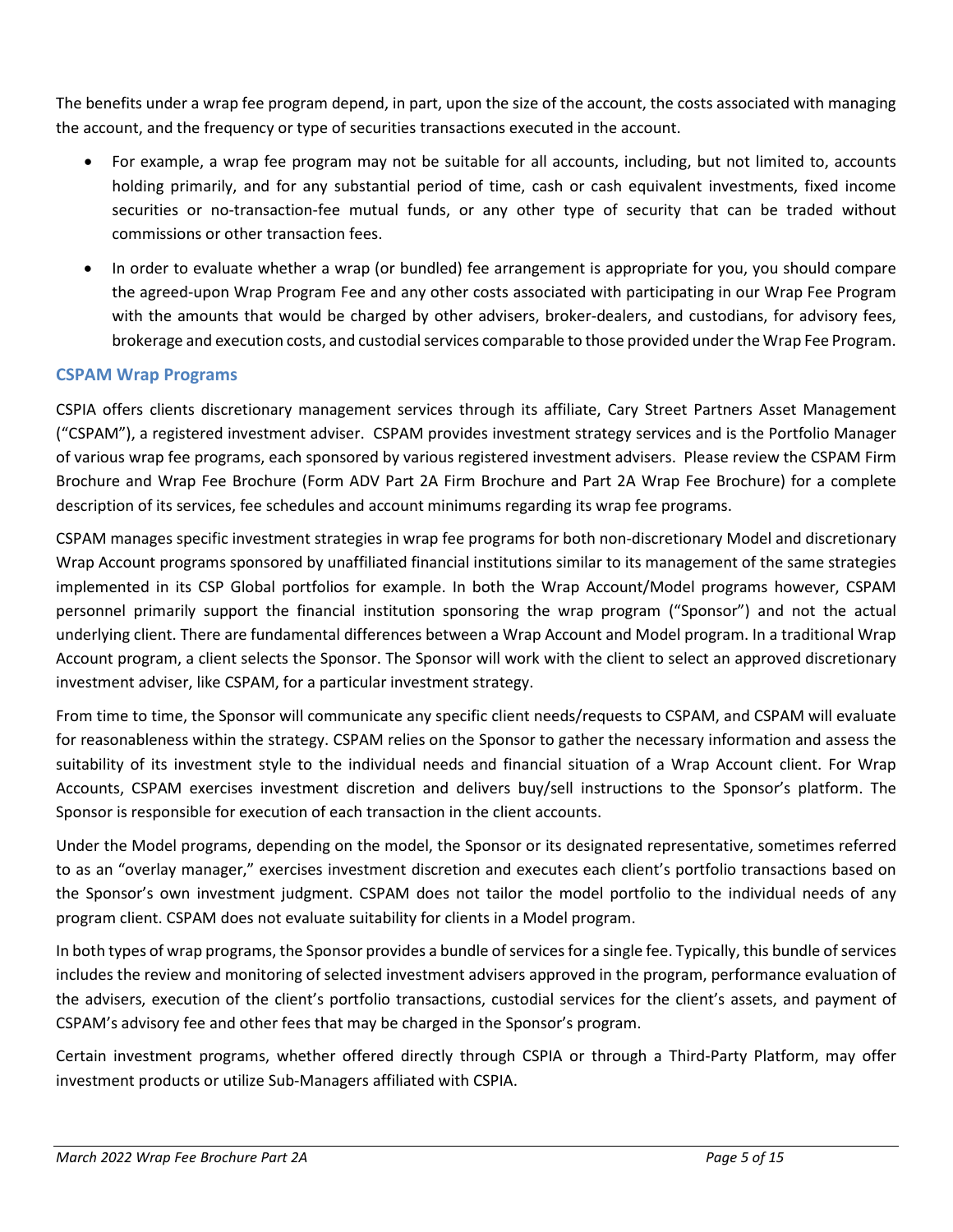#### **FEES AND COMPENSATION**

#### **Wrap Fee Programs**

In most cases, the wrap fee program fees are negotiable. However, certain WFA wrap fee programs have household minimums that cannot be waived or negotiated. Please review the appropriate WFA Firm and Wrap Fee Disclosure Brochures (Form ADV Part 2A) for a complete description of the services, fee schedules and account minimums for WFA's wrap fee programs and any related FA Directed programs.

CSPIA has the option of setting up your account as Transactional-Based Pricing or Asset-Based Pricing with certain custodians.

- Transactional-Based Pricing-- CSPIA pays the transaction cost for each executed trade in such wrap fee accounts. As a result, we have a financial incentive to limit orders for wrap fee accounts because trades increase our transaction costs. Therefore, an incentive exists to trade less frequently in a wrap fee program with this pricing structure. We may charge clients higher advisory fees based on their trading activity, but you should be aware that we have an incentive to limit our trading in your account because we are charged for executed trades.
- Asset-Based Pricing-- CSPIA pays a single asset-based fee in lieu of transaction-based commissions. The fees we pay are assessed on certain assets in your account, including stocks, bonds, and certain mutual funds. If there is limited or no trading activity in your account, we will receive more compensation from your participation in our wrap fee program with this pricing structure than if you purchased our advisory services and custodian services separately.

A wrap fee is not based directly on the number of transactions in your account. Various factors influence the relative cost of our wrap fee program to you, including the cost of our investment advice, custody and brokerage services if you purchased them separately, the types of investments held in your account, and the frequency, type and size of trades in your account. The wrap fee program could cost you more or less than purchasing our investment advice and custody/brokerage services separately.

Our wrap fee covers our advisory services and the brokerage services provided by your qualified custodian including custody of assets, equity trades, ETFs, and agency transactions in fixed income securities. As a result, we have an incentive to execute transactions for your account with your qualified custodian.

Our wrap fee does not cover all fees and costs. The fees not included in the wrap fee include the following: charges imposed directly by a mutual fund, index fund, or exchange-traded fund which shall be disclosed in the fund's prospectus (i.e., fund management fees and other fund expenses); mark-ups and mark-downs; spreads paid to market makers; fees (such as a commission or markup) for trades executed away from your qualified custodian at another broker-dealer; wire transfer fees; and other fees and taxes on brokerage accounts and securities transactions.

#### **Other Advisory Services Fees**

Our advisory services do not impose performance-based fees. Fees are based on the value of the assets in your account, and CSPIA shall not be compensated on the basis of a share of capital gains upon or capital appreciation of the funds or any portion of the funds of client (i.e., performance-based fee).

CSPIA may assess fee minimums and certain flat or fixed fee pricing arrangements which sometimes exceed 2% of the total assets under management and are higher than fees charged by certain other advisers that provide the same or similar services.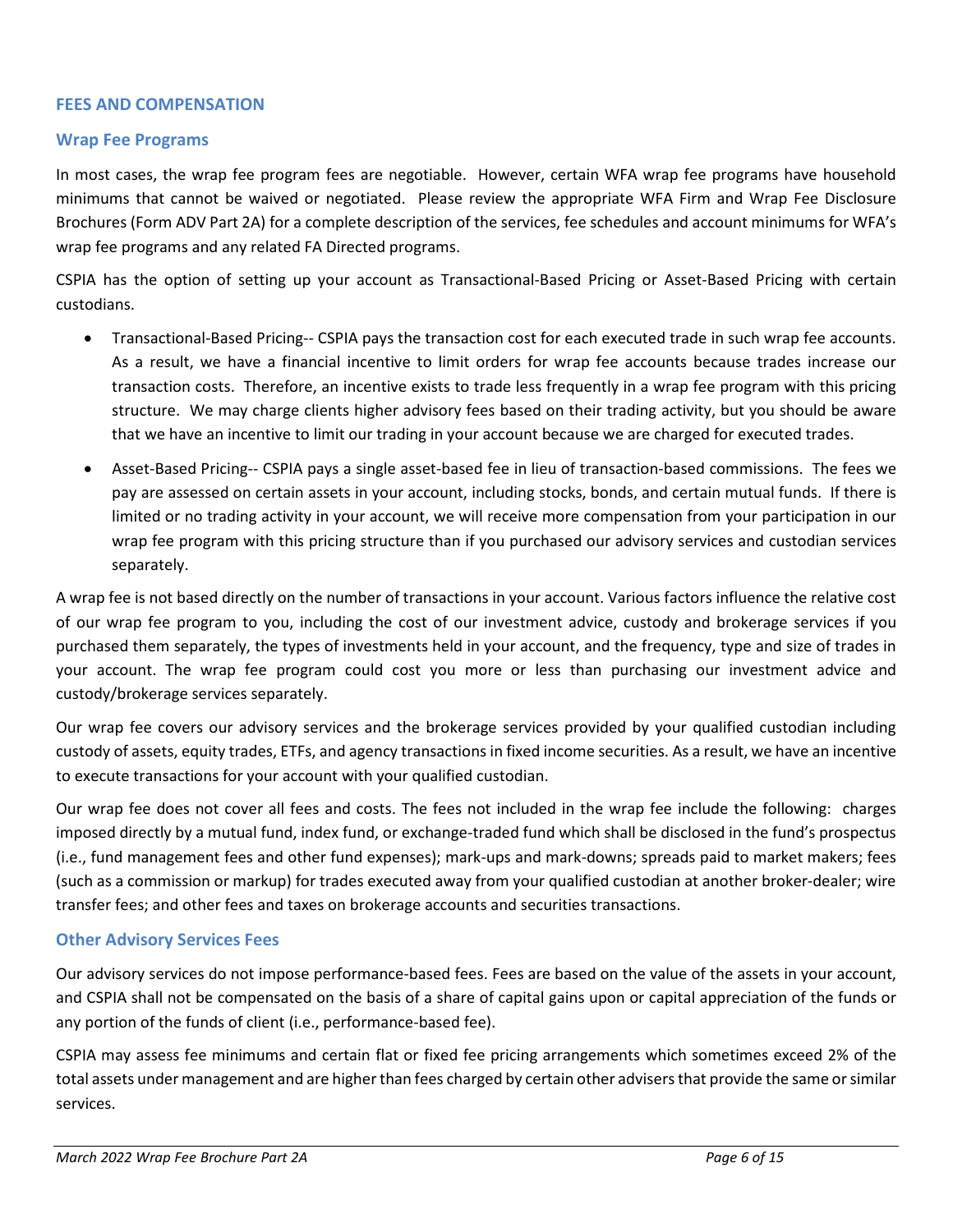Cash Sweep Programs (the "Sweep Program"): uninvested cash balances in your account – for which no interest is otherwise earned or paid –are automatically swept into interest-bearing deposit accounts ("Bank Deposit Sweep") or, if available, money market mutual funds ("Money Market Funds") or such other sweep arrangements made available to you (collectively "Cash Sweep Vehicles"). Such balances remain in these sweep programs until they are invested by you or otherwise needed to satisfy obligations arising in connection with your account.

CSPIA and our affiliates, in some cases, receive fees and benefits for services provided in connection with the Sweep Program, and we may choose to make available the Cash Sweep Vehicles that are more profitable to us than other Money Market Funds or Bank Deposit Sweeps. A portion of these fees may be paid to your FA.

#### **Lending Services – Interest Charges**

A portion of the interest charged on the outstanding balances of margin loans or securities-backed lines of credit ("SBLOC") will be paid to CSPIA, and solely with respect to an SBLOC, to your FA. An interest rate may be individually negotiated, instead of being based on the Wells Fargo Clearing Services ("WFCS") base rate. Negotiated rates may have an expiration date, after which CSPIA/CSP may change your rate, without giving you any prior notice of the change, based on factors determined by CSPIA/CSP, in our sole discretion, including, without limitation, the account activity and our overall business relationship.

### <span id="page-6-0"></span>**Item 5 Account Requirements and Types of Clients**

These advisory services are provided to the following types of clients:

- Individuals;
- Pension/Profit-sharing/Retirement Plans;
- Trusts/Estates/Charitable Organizations;
- Corporations and Institutions;
- Governmental Entities/Educational Institutions; and
- Banks/Thrift Institutions.

Advisors, in certain cases, will have minimum asset size requirements in order to service accounts.

### <span id="page-6-1"></span>**Item 6 Portfolio Manager Selection and Evaluation**

#### **Methods of Analysis and Investment Strategies**

The investment strategies utilized depend on your investment objectives and financial goals as provided to us. Most portfolios are constructed along basic investment objective categories such as:

- Conservative Growth;
- Conservative Growth and Income;
- Conservative Income;
- Moderate Growth;
- Moderate Growth and Income;
- Moderate Income;
- Long-Term Growth;
- Long-Term Growth and Income; and
- Long-Term Income.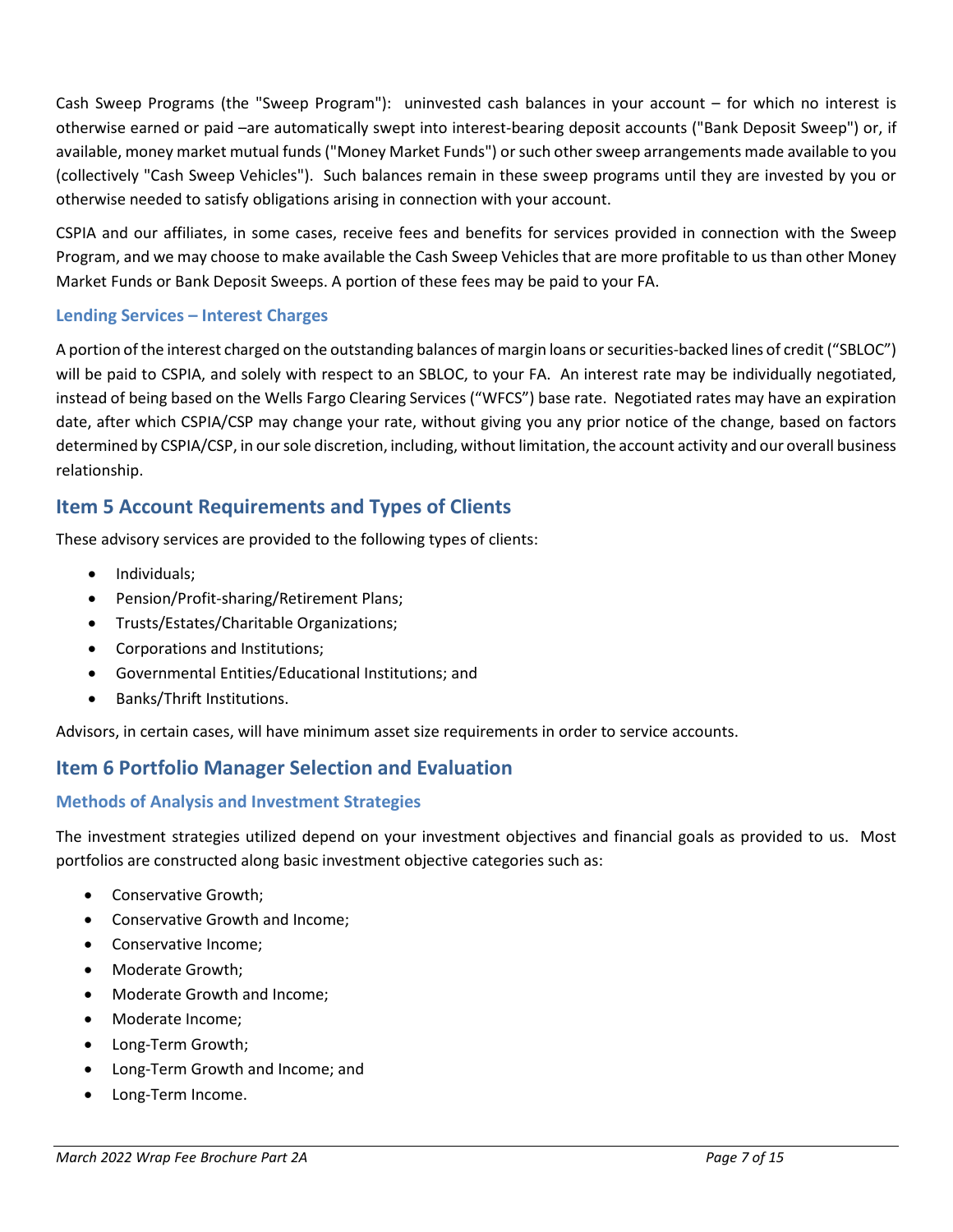Portfolios include investments in companies of all sizes and in any sector, public and private, including investments in energy, natural resources, distressed securities, real estate, venture capital and buy-out, and other private equity, as well as any other business sectors or types of investments. In some cases, FAs invest in securities and financial instruments that employ hedging or other non-traditional investing techniques, such as long and short equity investing, relative value and event driven arbitrage strategies, distressed securities investing, trading and shortselling strategies, opportunistic investing in global equity and fixed income investing, and specialized equity investing.

FAs choose managers for their expertise, investment strategies, and demonstrated ability to achieve risk adjusted rates of return greater than those available through traditional public equity investing. FAs place emphasis on managers who engage in extensive research and fundamental analysis. In selecting managers, FAs consider factors, including, but not limited to:

- Strong consistent historical returns;
- Well-articulated and understandable investment strategies;
- Reasonable expenses;
- Tax efficiency;
- Transparency;
- Manageable downside risk; and
- A strong cohesive team that is aligned with investor interests.

#### **Risk of Loss**

For all of the investment and market risks described here, it should be noted that investing in securities involves a risk of loss that clients should be prepared to bear. There is no performance guarantee associated with investing in any investment strategy or security type. Certain investments are considered to be higher risk than others due to such factors as individual security trading liquidity, and foreign and domestic market liquidity, among other factors.

CSPIA does not represent, warrant, or imply that the services or methods of analysis used can or will predict future results, successfully identify market tops or bottoms, or insulate clients from major losses due to market corrections or crashes. No guarantees are offered that clients' goals or objectives will be achieved. Further, no promises or assumptions can be made that the advisory services offered by CSPIA will provide a better return than other investment strategies.

**Equity Security Risks.** Equity markets are volatile and impacted by liquidity and investor sentiment. Many issues impact investor sentiment and thus investors' willingness to participate or purchase equity securities or thus provide liquidity to the market. Investor sentiment is impacted by economic conditions, sovereign monetary policy, political climate, world events, tax rates and other social factors. Sentiment can change rapidly causing major stock price declines in short order. It is difficult, if not impossible, to forecast these changes in sentiment and the resulting price declines. Thus, investing in stocks is a risky proposition that could result in significant losses that are not related to an individual company's fundamentals. However, individual companies also have the potential to report poor results or be negatively affected by industry and/or economic trends and developments. The prices of securities issued by such companies can suffer a decline in response. These factors contribute to price volatility, which is the principal risk of investing in equity securities.

**Market Event Risks.** Some countries and regions in which CSPIA invests have experienced security concerns, outbreaks of infectious diseases, pandemics, war or threats of war and aggression, terrorism, economic uncertainty, natural and environmental disasters and/or systemic market dislocations which have led, and in the future may lead, to increased market and liquidity volatility and exchange trading suspensions and closures. These events may have adverse effects on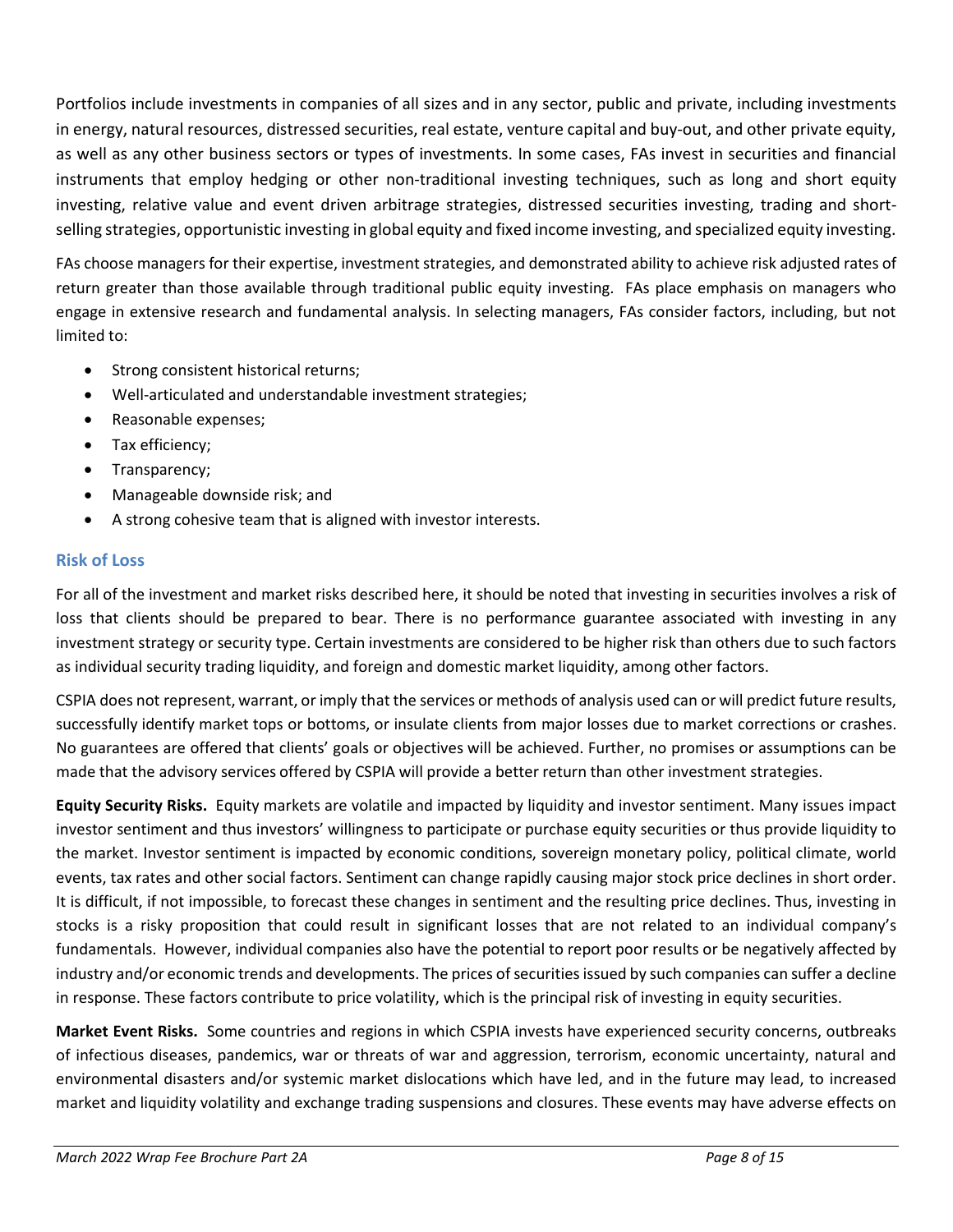the U.S. and world economies and markets generally, each of which may negatively impact CSPIA's investments and performance.

**Individual Security Risks.** Each equity security has the risks mentioned above and has company or industry related fundamental risks. As above, sentiment and liquidity can create price declines or negatively impact valuation metrics. In addition, companies are faced with other fundamental risks like changes in industry, competition, lower demand for products, technological obsolescence, competitor innovation, patents, regulatory changes, political risks, cost inflation, labor relations, environmental issues, product liability and numerous other fundamental factors. Negative fundamental factors can reduce a company's equity value. In addition, some companies also face financial risks as they are dependent on raising capital in the financial markets to fund their operations. Financial markets may refuse to provide this funding.

**Fixed Income Security Risks.** Fixed income investments have the same liquidity and volatility risks of all financial assets. In addition, they have several other asset-class specific risks. Inflation risk reduces the real value of such investments as purchasing power declines on nominal dollars that are received as principal and interest. Interest rate risk comes from a rise in interest rates that causes a fixed income security to decline in price in order to make the market price-based yield competitive with the prevailing interest rate climate. Fixed income securities are also at risk of issuer default or the markets' perception that default risk has increased. In default, either some or all the securities' interest and principal payments will be omitted or delayed. The increase of this possibility can, in itself, cause the market price for a fixed income security to fall. CSPIA attempts to manage these risks by designing strategies that focus on fixed income diversification.

The credit rating or financial condition of an issuer can affect the value of a fixed income or debt security. Generally, the lower the quality rating of a security, the greater the risk that the issuer will fail to pay interest fully and return principal in a timely manner. The issuer of an investment grade security is more likely to pay interest and repay principal than an issuer of a lower rated bond. Adverse economic conditions or changing circumstances, however, can weaken the capacity of the issuer to pay interest and repay principal. High yield or "junk" bonds are considered to be "less than investment grade" (rated BB and lower) and can be highly speculative securities that are usually issued by less creditworthy and/or highly leveraged (indebted) companies. Compared with investment grade bonds, high yield bonds can carry a greater degree of risk and can be less likely to make payments of interest and principal.

**Liquidity Risks.** Despite the heavy volume of trading in securities and futures, the markets for some securities and futures, such as certain private funds or interval funds, have limited liquidity and depth. This lack of depth could disadvantage an investor, both in the realization of the prices which are quoted and in the execution of orders at desired prices.

**Option Security Risks.** Options involve risks and are not suitable for everyone. Options trading can be speculative in nature and can carry substantial risk of loss.

CSPIA helps manage or mitigate the risks discussed above by selecting investment strategies, investment managers, investment structures, and individual securities within diversified portfolios, which spread security risk across numerous asset classes, companies, sectors of investment, and strategic allocation targets.

**Cybersecurity Risks.** Any significant limitation on the use of our facilities or the failure or security breach of our software applications or operating systems and networks, including the potential risk of cyber-attacks, could result in the disclosure of confidential client information and financial losses. CSPIA maintains policies and procedures to reduce risks related to cybersecurity.

**Business Disruption Risks**. Business disruptions resulting from catastrophic and other material events (such as a pandemic) could negatively impact our ability to continue to transact business. Any significant limitation on the use of our facilities or our software applications, operating systems and networks could result in financial losses. Similar types of business disruption risks are also present for issuers of securities in which we invest, which could result in material adverse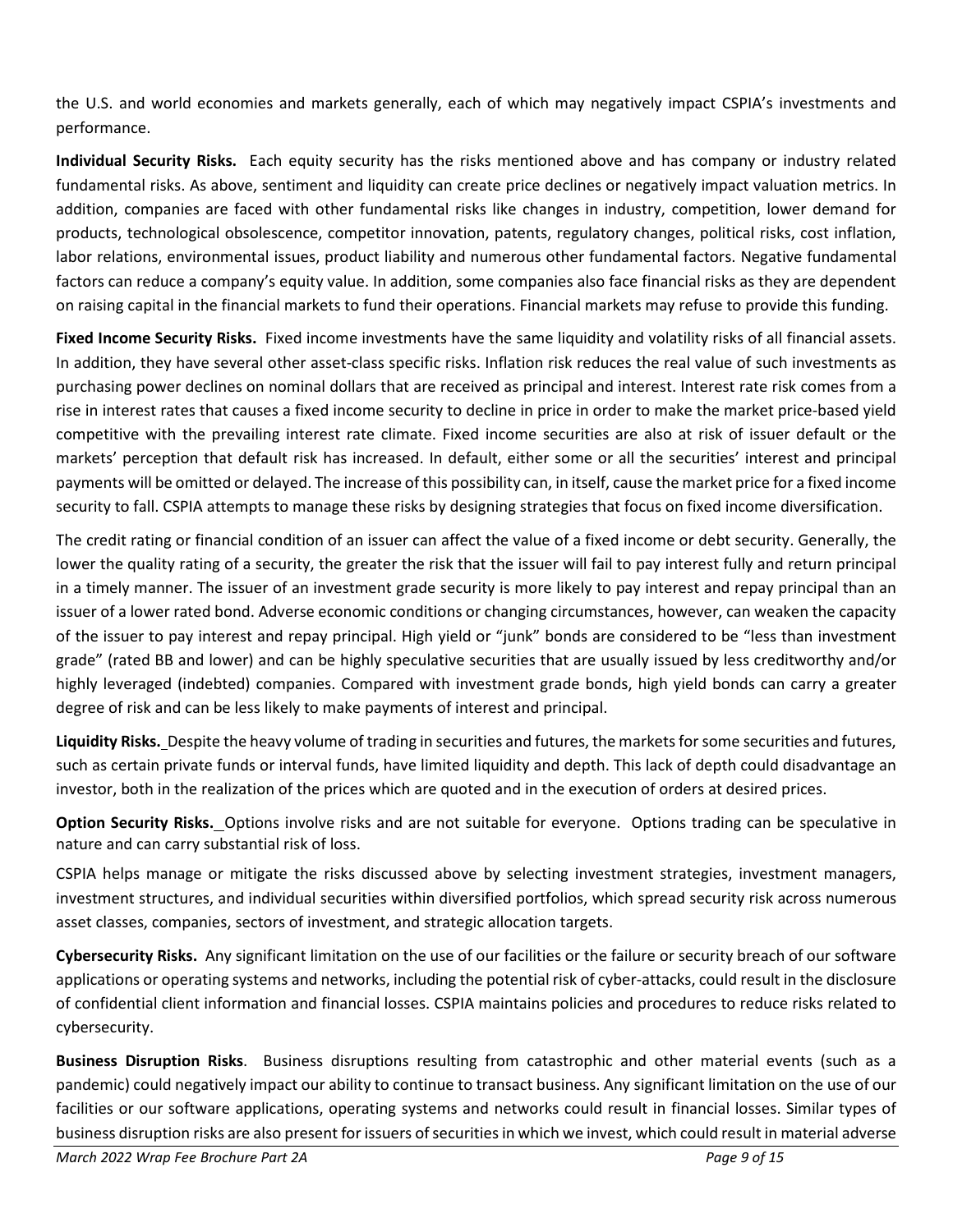consequences for such issuers and may cause your investments to lose value. CSPIA maintains business continuity and disaster recovery policies and procedures that seek to identify and plan for potential disruptions; these policies and procedures are tested at least annually.

### <span id="page-9-0"></span>**Item 7 Client Information Provided to Portfolio Managers**

Client information for the FA Directed and any related WFA wrap programs are generally shared with portfolio managers through the account opening process and upon request by the portfolio manager. Clients enrolled in the FA Directed wrap program custodied at other custodians such as Schwab, TD Ameritrade, and Raymond James will provide client information to the portfolio manager during the account opening process. Client information is obtained via the CSPIA Client Profile which provides information such as client's investment objectives, investment experience, net worth and any other details to assist the portfolio manager in managing the account. We will only share the information necessary in order to carry out our obligations to you in servicing your account. Finally, we share your personal account data only in accordance with our privacy policy.

### <span id="page-9-1"></span>**Item 8 Client Contact with Portfolio Managers**

There are no restrictions on clients contacting the portfolio manager regarding changes or updates to their accounts in an FA Directed Wrap Program. Clients should contact their primary advisor or wrap program portfolio manager regarding changes or updates to the account.

### <span id="page-9-2"></span>**Item 9 Additional Information**

### **Disciplinary Information**

Neither CSPIA, nor its management personnel, are involved, and have not been involved, in any legal or disciplinary events.

### **Other Financial Industry Activities And Affiliations**

CSPIA is a registered investment adviser with the SEC. The appropriate personnel of CSPIA are registered as investment adviser representatives within their state jurisdictions. CSPIA is not registered as a broker-dealer. The management personnel are registered representatives with Cary Street Partners LLC, the broker-dealer affiliate of CSPIA and a wholly owned subsidiary of CSPF. Currently, there is not a pending application for registration as a futures commission merchant, commodity pool operator, commodity trading advisor or an associated person for CSPIA.

#### *Cary Street Partners LLC*

Cary Street Partners LLC ("CSP") is a registered broker-dealer and member of the Financial Industry Regulatory Authority ("FINRA"). CSP provides investment banking, wealth management and brokerage services to its clients. Client accounts of CSP are custodied at WFCS. Currently, there is not a pending application for registration as a futures commission merchant, commodity pool operator, commodity trading advisor or an associated person for CSP, the broker-dealer affiliate or any management person.

CSP, will serve, periodically, as a private placement agent for issuers of equity and debt securities. In that capacity, certain advisory clients who are accredited investors, and qualified advisory clients for which the private placement is suitable, are shown transactions represented by CSP. If they elect to do so and are acceptable to the issuer and its counsel, these clients purchase securities in some of those offerings. In addition, CSPF, the holding company for CSP and CSPIA, has completed private placements of securities and some of our qualified advisory clients invested in those offerings. The Firm could offer similar investments to our investment advisory clients in the future.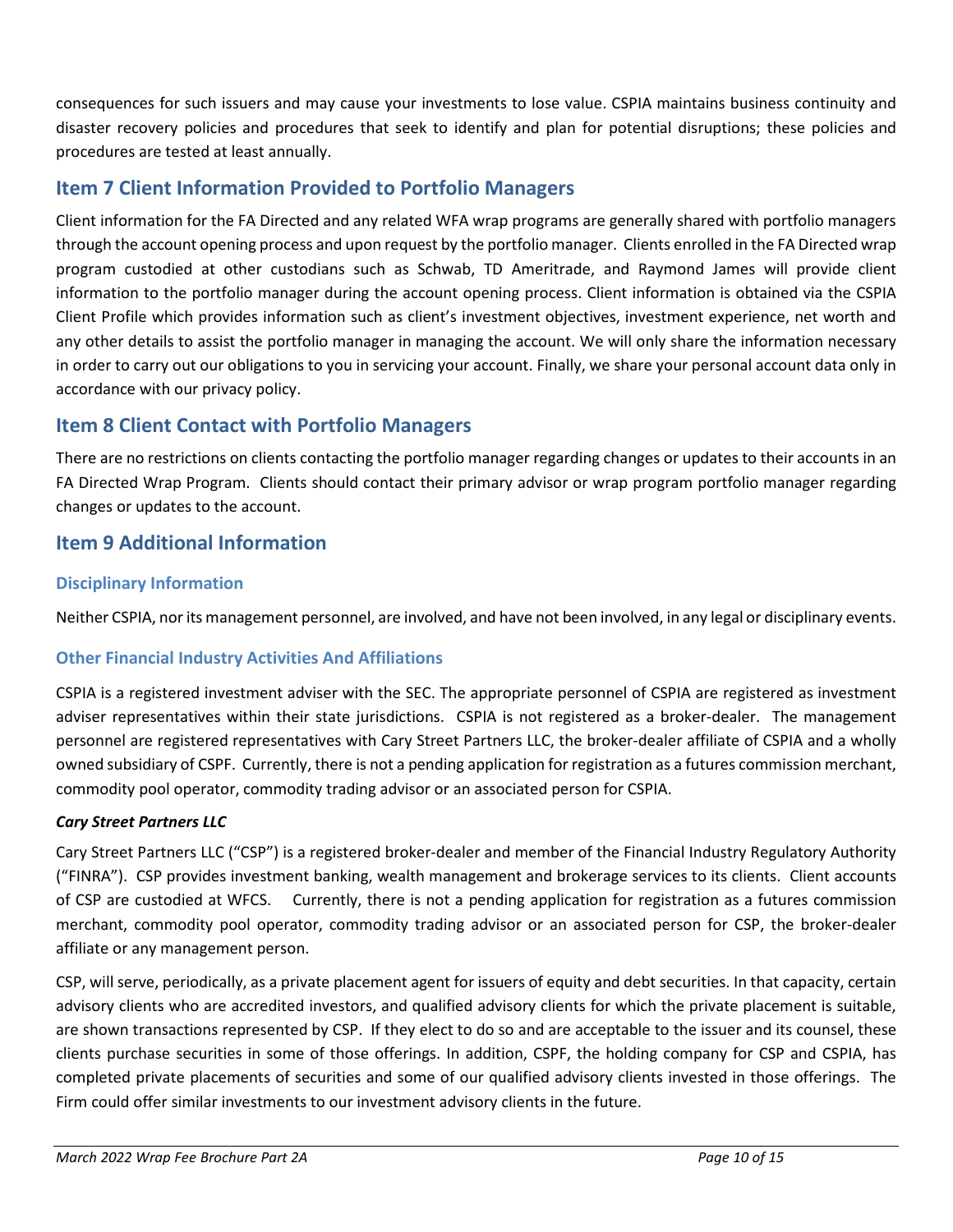CSP offers a securities-backed loan program (offering securities-backed lines of credit or "SBLOC") through its clearing firm, WFCS, and CSPIA refers clients to the CSP/WFCS program. The loans are secured by eligible marketable securities held in custody at WFCS.

CSPIA and your FA will have an incentive to recommend borrowing money on a client account and pledging the assets as collateral through CSP. Both CSPIA and CSP are under common ownership and control, and CSP sets the interest rates on which your margin account or SBLOC will be charged. A portion of the interest charged on the outstanding balance of your margin loan or SBLOC will be paid to CSPIA, and solely with respect to an SBLOC, to your Advisor. Additionally, for margin loans, the purchase of securities in the account will result in increased asset-based fees, which may provide an incentive for your FA to recommend the use of margin.

#### *Luxon Insurance Services LLC*

Luxon Insurance Services LLC ("Luxon Insurance") is an affiliated entity of CSPIA and a wholly owned subsidiary of CSPF. Luxon Insurance provides business insurance services to clients and corporate entities.

#### *Cary Street Partners Asset Management LLC*

Cary Street Partners Asset Management LLC ("CSPAM") is an affiliated entity of CSPIA and a wholly owned investment advisory subsidiary of CSPF. CSPAM provides sub-advisory investment management services to clients of affiliated and unaffiliated Investment Advisors who have engaged with CSPAM. In limited circumstances, CSPAM provides its services directly to retail clients, but generally all services are provided through Advisors, who then interact with the clients.

### **Code of Ethics, Participation or Interest In Client Transactions, and Personal Trading**

CSPIA is guided in all actions by the highest ethical and professional standards. Accordingly, the Firm has embraced the SEC's adoption of the "Code of Ethics rule", as an opportunity to affirm its duty to its clients. CSPIA's Associates are required to comply with the CSPIA's Code of Ethics, Code of Conduct and related policies which are made available to all employees.

Pursuant to the Securities and Exchange Commission's adoption of this rule, CSPIA has adopted this Code of Ethics ("the Code") in order to set the standards of conduct to be followed by all persons associated with CSPIA. The policies and guidelines set forth in this Code of Ethics must be strictly adhered to by all employees. Severe disciplinary actions, including dismissal, may be imposed for violations of this Code of Ethics.

CSPIA's Advisory Code of Ethics consists of the Code of Ethics, Personal Trading policies and other targeted policies, together with the CSPIA Code of Conduct. All Advisory Supervised Persons are subject to the requirements of this Code of Ethics. Advisory Supervised Persons are IA employees acting in an investment advisory capacity and have a fiduciary obligation to their advisory clients to:

- Place the advisory clients' interests over their own;
- Comply with this Code of Ethics and the CSPIA's Investment Advisers Policies and Procedures Manual;
- Comply with applicable federal and state securities laws; and
- Avoid actual or potential conflicts of interest or fully disclose them to the client.

In addition, we have adopted a Privacy Policy to prohibit the transmission, distribution or communication of any information regarding securities transactions in client accounts or other non-public client information. Any violation of the Privacy Policy is also considered a violation of this Code of Ethics.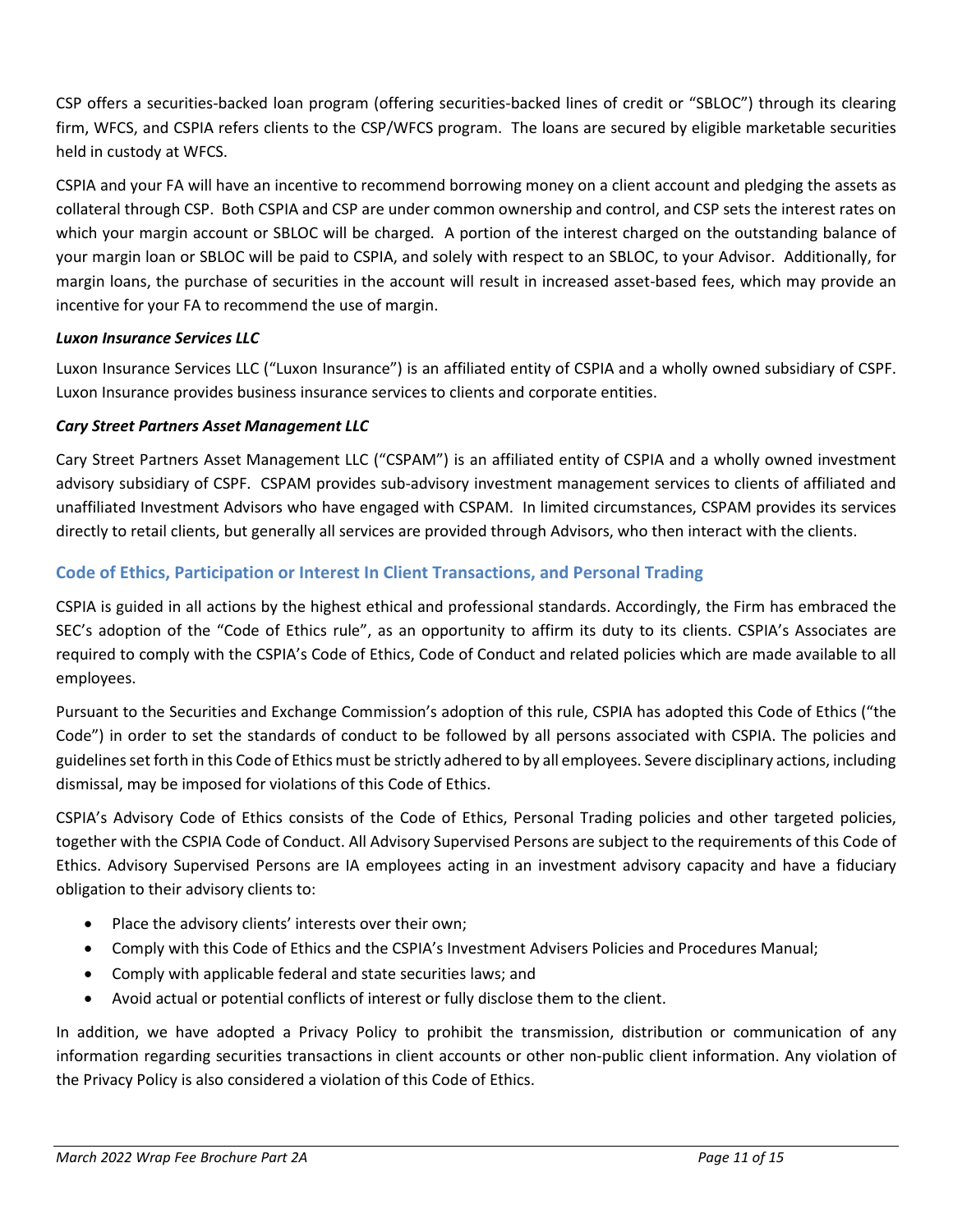#### **Review Of Accounts**

CSPIA associates will review your account on a periodic basis to evaluate performance, concentration, style drift, cash flows, adherence to investment guidelines or restrictions, investment selection, and asset quality and other metrics of the investment vehicle. CSPIA, if requested, will show you how the investment compares to its peers and/or relevant benchmark and provide other assessments.

Upon the opening of each account, your investment objectives and strategy are reviewed for approval and consistency. Thereafter, accounts are reviewed on a transaction, monthly, quarterly or annual basis, as applicable, to monitor the account's performance, the individual mutual funds for appropriateness, and certain restrictions that apply. Additional reviews take place during the year as requested by each client. Finally, your custodian will transmit to you, a statement of account activity at least quarterly.

#### **Client Referrals and Other Compensation**

CSPIA, as a matter policy and practice, compensates persons, i.e., individuals or entities, for the referral of advisory clients to the Firm, provided appropriate disclosures and regulatory requirements are met. Under the SEC Cash Solicitation Rule (Rule 206(4)-3) and comparable rules adopted by most states, investment advisers may compensate persons who solicit advisory clients for a firm if appropriate agreements exist, specific disclosures are made, and other conditions are met under the rules. CSPIA's CCO must approve any solicitor arrangement. Upon Compliance approval, CSPIA will enter into solicitation agreements providing cash compensation to solicitors who secure clients for its investment advisory programs. These agreements are fully disclosed to the client.

CSPIA, at its sole discretion, will engage in joint marketing activities with investment managers and/or sponsors of mutual funds in the investment advisory programs it offers. These managers and/or sponsors pay a portion, or all, of the cost of the activities, which payment at times takes the form of reimbursement to CSPIA.

Clients who have investment advisory accounts with CSPIA also have other accounts with the Firm or its affiliates in which management fees are not charged. The payment of commissions in these non-managed accounts is negotiated on an entirely separate basis from the payment of fees and commissions, if any, in the investment advisory accounts.

#### **Financial Information**

Registered investment advisers are required in this item to provide you with certain financial information or disclosures about their financial condition. CSPIA has no financial commitment that impairs its ability to meet contractual and fiduciary commitments to clients and has not been the subject of a bankruptcy proceeding.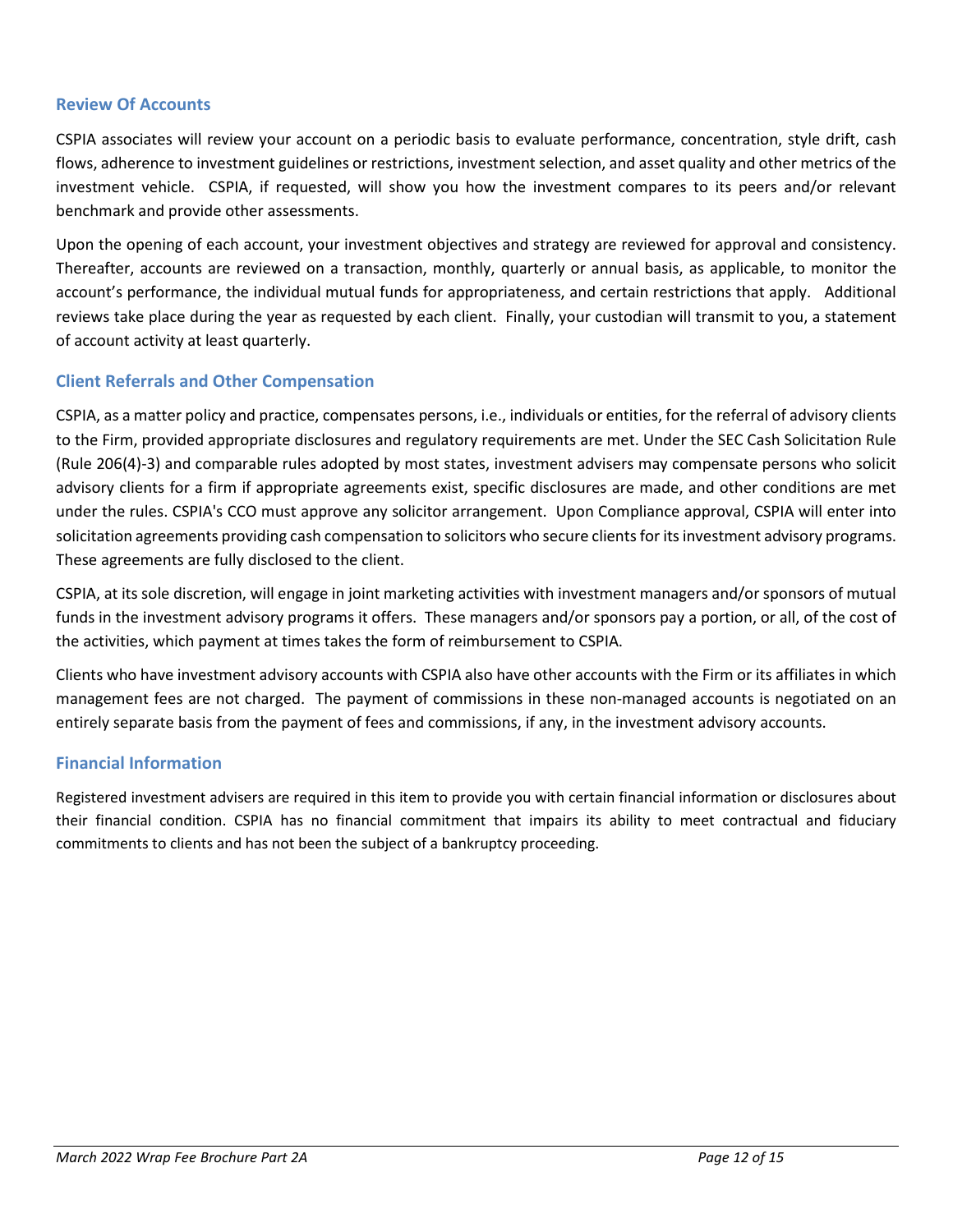### **Other Information: Privacy Statement**

#### **Privacy Statement**

# **FACTS WHAT DOES CARY STREET PARTNERS DO WITH YOUR PERSONAL INFORMATION?**

| Why?                                                                                                                                                                                                                             | Financial companies choose how they share your personal information. Federal laws, and certain state privacy laws, give<br>consumers the right to limit some but not all sharing. Federal law also requires us to tell you how we collect, share, and protect                                                                                                                                                                                                                                                                                                                                                                                                                                                                                                                                                                                                                                                                                                                                                                                                                                                                                                                                                                                                                                                                                                                                    |                                                                                                                                                                                                         |                             |  |  |
|----------------------------------------------------------------------------------------------------------------------------------------------------------------------------------------------------------------------------------|--------------------------------------------------------------------------------------------------------------------------------------------------------------------------------------------------------------------------------------------------------------------------------------------------------------------------------------------------------------------------------------------------------------------------------------------------------------------------------------------------------------------------------------------------------------------------------------------------------------------------------------------------------------------------------------------------------------------------------------------------------------------------------------------------------------------------------------------------------------------------------------------------------------------------------------------------------------------------------------------------------------------------------------------------------------------------------------------------------------------------------------------------------------------------------------------------------------------------------------------------------------------------------------------------------------------------------------------------------------------------------------------------|---------------------------------------------------------------------------------------------------------------------------------------------------------------------------------------------------------|-----------------------------|--|--|
| What?                                                                                                                                                                                                                            | your personal information. Please read this notice carefully to understand what we do.<br>To help the government fight the funding of terrorism and money laundering activities, federal law requires all financial<br>institutions to obtain, verify, and record information that identifies each person who opens an account. What this means for you:<br>when you open an account, we will ask for your name, address, date of birth, and other information that will allow us to identify<br>you. We may also ask to see your driver's license or other identifying documents. The types of personal information we collect<br>and share depend on the product(s) or service(s) you have with us. This information can include:<br>• Your account opening documentation, applications or other forms, which include name, address, phone number, social<br>security number and date of birth.<br>• Your potential or actual transactions with our affiliates, others or us.<br>• Information, such as credit history or employment status, from non-affiliated third parties.<br>• Information for special services offered by a third party, such as bill payment requests.<br>• For Investment Banking engagements, information we receive from you and your directors, officers, employees and agents<br>about your business including its finances, technology, processes and customers. |                                                                                                                                                                                                         |                             |  |  |
| How?                                                                                                                                                                                                                             | All financial companies need to share customers' personal information to run their everyday business. In the section below, we<br>list the reasons financial companies can share their customers' personal information; the reasons Cary Street Partners chooses to<br>share and whether you can limit this sharing.                                                                                                                                                                                                                                                                                                                                                                                                                                                                                                                                                                                                                                                                                                                                                                                                                                                                                                                                                                                                                                                                             |                                                                                                                                                                                                         |                             |  |  |
| Reasons we can share your personal<br>information                                                                                                                                                                                |                                                                                                                                                                                                                                                                                                                                                                                                                                                                                                                                                                                                                                                                                                                                                                                                                                                                                                                                                                                                                                                                                                                                                                                                                                                                                                                                                                                                  | Does Cary Street Partners share?                                                                                                                                                                        | Can you limit this sharing? |  |  |
| For our everyday business purposes - such as<br>to process your transactions, maintain your<br>account(s), respond to court orders, audits,<br>regulatory examinations, and legal<br>investigations, or report to credit bureaus |                                                                                                                                                                                                                                                                                                                                                                                                                                                                                                                                                                                                                                                                                                                                                                                                                                                                                                                                                                                                                                                                                                                                                                                                                                                                                                                                                                                                  | yes                                                                                                                                                                                                     | no                          |  |  |
| For our marketing purposes - to offer our<br>products and services to you                                                                                                                                                        |                                                                                                                                                                                                                                                                                                                                                                                                                                                                                                                                                                                                                                                                                                                                                                                                                                                                                                                                                                                                                                                                                                                                                                                                                                                                                                                                                                                                  | yes                                                                                                                                                                                                     | no                          |  |  |
| For joint marketing with other financial<br>companies                                                                                                                                                                            |                                                                                                                                                                                                                                                                                                                                                                                                                                                                                                                                                                                                                                                                                                                                                                                                                                                                                                                                                                                                                                                                                                                                                                                                                                                                                                                                                                                                  | yes                                                                                                                                                                                                     | yes                         |  |  |
| For our affiliates' everyday business purposes<br>- information about your transactions and<br>experiences                                                                                                                       |                                                                                                                                                                                                                                                                                                                                                                                                                                                                                                                                                                                                                                                                                                                                                                                                                                                                                                                                                                                                                                                                                                                                                                                                                                                                                                                                                                                                  | yes                                                                                                                                                                                                     | no                          |  |  |
| For our affiliates' everyday business purposes<br>- information about your credit worthiness                                                                                                                                     |                                                                                                                                                                                                                                                                                                                                                                                                                                                                                                                                                                                                                                                                                                                                                                                                                                                                                                                                                                                                                                                                                                                                                                                                                                                                                                                                                                                                  | yes                                                                                                                                                                                                     | yes                         |  |  |
| For our affiliates to market to you                                                                                                                                                                                              |                                                                                                                                                                                                                                                                                                                                                                                                                                                                                                                                                                                                                                                                                                                                                                                                                                                                                                                                                                                                                                                                                                                                                                                                                                                                                                                                                                                                  | yes                                                                                                                                                                                                     | yes                         |  |  |
| For nonaffiliates to market to you                                                                                                                                                                                               |                                                                                                                                                                                                                                                                                                                                                                                                                                                                                                                                                                                                                                                                                                                                                                                                                                                                                                                                                                                                                                                                                                                                                                                                                                                                                                                                                                                                  | yes, in limited circumstances*                                                                                                                                                                          | see note*                   |  |  |
| To limit our sharing or to request<br>additional information regarding<br>our privacy policies                                                                                                                                   |                                                                                                                                                                                                                                                                                                                                                                                                                                                                                                                                                                                                                                                                                                                                                                                                                                                                                                                                                                                                                                                                                                                                                                                                                                                                                                                                                                                                  | • Contact your Financial Advisor by telephone or in-person.<br>• Mail or email page 2 of this form using the addresses provided.<br>• Opt-out through email notification at info@carystreetpartners.com |                             |  |  |
|                                                                                                                                                                                                                                  | Please note:<br>If you are a new customer, we can begin sharing your information for non-business purposes 30 days<br>from the date we sent this notice. When you are no longer our customer, we continue to share your<br>information as described in this notice. However, you can contact us at any time to limit our sharing.                                                                                                                                                                                                                                                                                                                                                                                                                                                                                                                                                                                                                                                                                                                                                                                                                                                                                                                                                                                                                                                                |                                                                                                                                                                                                         |                             |  |  |
| <b>Questions?</b>                                                                                                                                                                                                                |                                                                                                                                                                                                                                                                                                                                                                                                                                                                                                                                                                                                                                                                                                                                                                                                                                                                                                                                                                                                                                                                                                                                                                                                                                                                                                                                                                                                  | Contact your Financial Advisor or info@carystreetpartners.com                                                                                                                                           |                             |  |  |

\*Should your Financial Advisor resign from the firm under the "Broker Protocol," we will share your name, address, phone number, account title and email address with the new firm. We may also share information in limited cases for joint marketing or events. Otherwise, we do not share data with nonaffiliates.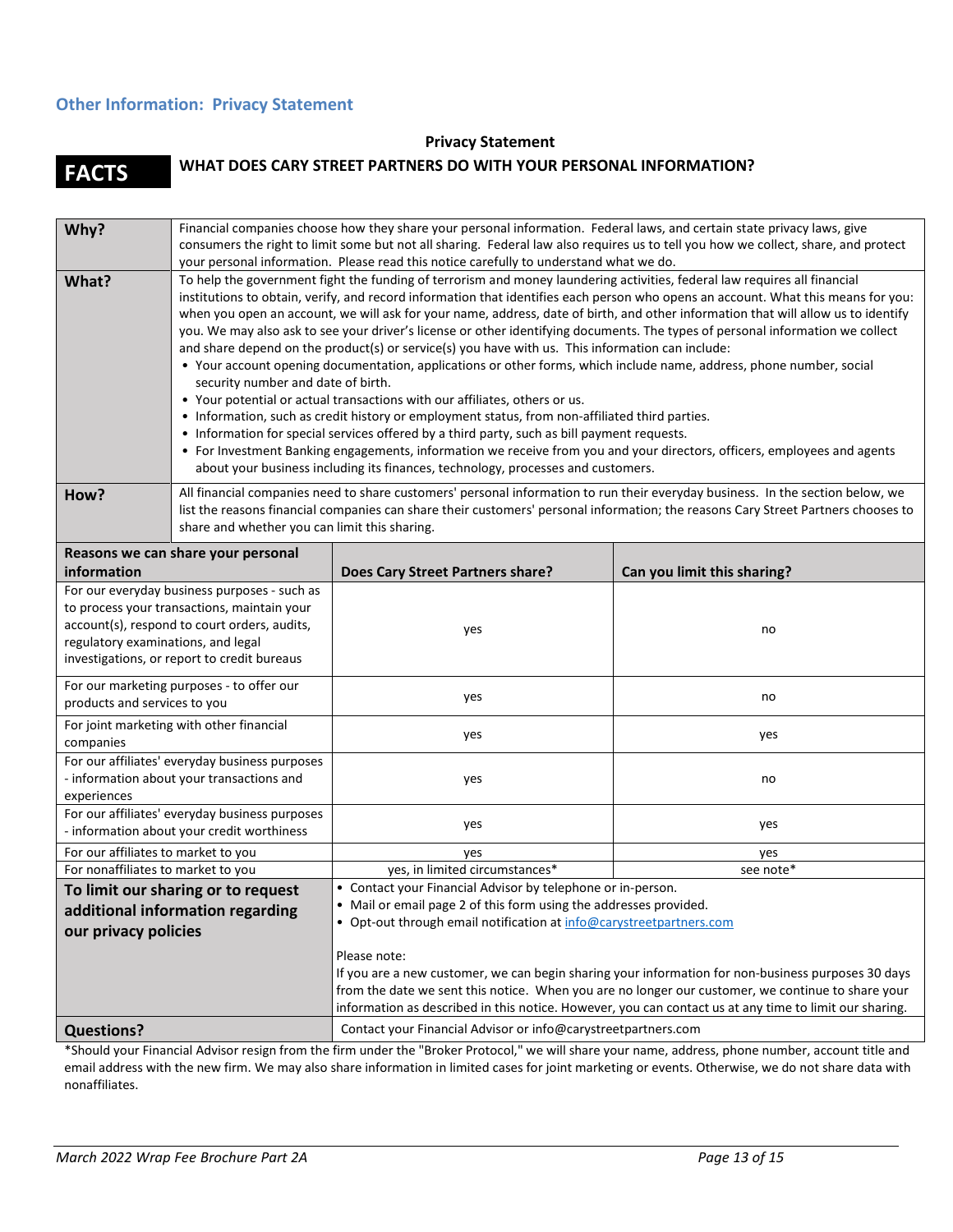| <b>Mail-in Form</b>                                                                                                                                                                                                                                        |  |                                                                                                                                                                                                                                                                                                                                                                                                                                                                                                                                                                                                                                                                                   |                             |  |  |
|------------------------------------------------------------------------------------------------------------------------------------------------------------------------------------------------------------------------------------------------------------|--|-----------------------------------------------------------------------------------------------------------------------------------------------------------------------------------------------------------------------------------------------------------------------------------------------------------------------------------------------------------------------------------------------------------------------------------------------------------------------------------------------------------------------------------------------------------------------------------------------------------------------------------------------------------------------------------|-----------------------------|--|--|
| Leave Blank OR if you have a joint account, your choice(s) will apply to everyone on your account unless you mark below:<br>apply my choices only to me                                                                                                    |  |                                                                                                                                                                                                                                                                                                                                                                                                                                                                                                                                                                                                                                                                                   |                             |  |  |
| Mark any/all updates you want to limit:<br>Do not share information about my credit worthiness with your affiliates for their everyday business purposes.<br>Do not allow your affiliates or nonaffiliates to use my personal information to market to me. |  |                                                                                                                                                                                                                                                                                                                                                                                                                                                                                                                                                                                                                                                                                   |                             |  |  |
|                                                                                                                                                                                                                                                            |  |                                                                                                                                                                                                                                                                                                                                                                                                                                                                                                                                                                                                                                                                                   |                             |  |  |
| Name                                                                                                                                                                                                                                                       |  |                                                                                                                                                                                                                                                                                                                                                                                                                                                                                                                                                                                                                                                                                   | Mail to:                    |  |  |
|                                                                                                                                                                                                                                                            |  |                                                                                                                                                                                                                                                                                                                                                                                                                                                                                                                                                                                                                                                                                   | Cary Street Partners        |  |  |
| <b>Address</b>                                                                                                                                                                                                                                             |  |                                                                                                                                                                                                                                                                                                                                                                                                                                                                                                                                                                                                                                                                                   | <b>Operations - Privacy</b> |  |  |
|                                                                                                                                                                                                                                                            |  |                                                                                                                                                                                                                                                                                                                                                                                                                                                                                                                                                                                                                                                                                   | 901 East Byrd Street        |  |  |
| City, State, Zip                                                                                                                                                                                                                                           |  |                                                                                                                                                                                                                                                                                                                                                                                                                                                                                                                                                                                                                                                                                   | <b>Suite 1001</b>           |  |  |
|                                                                                                                                                                                                                                                            |  |                                                                                                                                                                                                                                                                                                                                                                                                                                                                                                                                                                                                                                                                                   | Richmond, VA 23219          |  |  |
| Account # (last 4<br>digits)                                                                                                                                                                                                                               |  |                                                                                                                                                                                                                                                                                                                                                                                                                                                                                                                                                                                                                                                                                   | <b>Email to:</b>            |  |  |
| <b>Advisor Name</b>                                                                                                                                                                                                                                        |  |                                                                                                                                                                                                                                                                                                                                                                                                                                                                                                                                                                                                                                                                                   | info@carystreetpartners.com |  |  |
| Who we are                                                                                                                                                                                                                                                 |  |                                                                                                                                                                                                                                                                                                                                                                                                                                                                                                                                                                                                                                                                                   |                             |  |  |
| Who is providing this notice?                                                                                                                                                                                                                              |  | Cary Street Partners - Cary Street Partners is the trade name used by Cary Street Partners LLC,<br>Member FINRA/SIPC; Cary Street Partners Investment Advisory LLC and Cary Street Partners Asset<br>Management LLC, registered investment advisers.                                                                                                                                                                                                                                                                                                                                                                                                                              |                             |  |  |
| What we do                                                                                                                                                                                                                                                 |  |                                                                                                                                                                                                                                                                                                                                                                                                                                                                                                                                                                                                                                                                                   |                             |  |  |
| How does Cary Street Partners protect my<br>personal information?                                                                                                                                                                                          |  | • We train our employees to protect customer information.<br>• We require independent contractors and outside companies who work with us to adhere to strict<br>privacy standards through their contracts with us.<br>• We continually enhance our security tools and processes.<br>• We take steps to protect customer data and accounts by asking you for information that only you<br>should know when you contact us.                                                                                                                                                                                                                                                         |                             |  |  |
| How does Cary Street Partners collect my<br>personal information?                                                                                                                                                                                          |  | Cary Street Partners may collect non-public personal information about you from the following<br>sources:<br>• Your account opening documentation, applications or other forms.<br>• Your potential or actual transactions with our affiliates, others or us.<br>• Information, such as credit history or employment status, from non-affiliated third parties.<br>• Information for special services offered by a third party, such as bill payment requests.<br>• For Investment Banking engagements, information we receive from you and your directors,<br>officers, employees and agents about your business including its finances, technology, processes<br>and customers. |                             |  |  |
| Why can't I limit all sharing?                                                                                                                                                                                                                             |  | Federal law gives you the right to limit only:<br>• Sharing for affiliates' everyday business purposes - information about your creditworthiness.<br>• Affiliates from using your information to market to you.<br>• Sharing for nonaffiliates to market to you.<br>• State laws and individual companies may give you additional rights.                                                                                                                                                                                                                                                                                                                                         |                             |  |  |
| What happens when I limit sharing for an<br>account I hold jointly with someone else?                                                                                                                                                                      |  | Your choice will apply to everyone on your account unless you tell us otherwise.                                                                                                                                                                                                                                                                                                                                                                                                                                                                                                                                                                                                  |                             |  |  |
| <b>Definitions</b>                                                                                                                                                                                                                                         |  |                                                                                                                                                                                                                                                                                                                                                                                                                                                                                                                                                                                                                                                                                   |                             |  |  |
| Affiliates                                                                                                                                                                                                                                                 |  | Any other entity with common ownership and/or control.                                                                                                                                                                                                                                                                                                                                                                                                                                                                                                                                                                                                                            |                             |  |  |
| Nonaffiliates                                                                                                                                                                                                                                              |  | An entity that has no common ownership and/or control with Cary Street Partners.                                                                                                                                                                                                                                                                                                                                                                                                                                                                                                                                                                                                  |                             |  |  |
| Joint Marketing                                                                                                                                                                                                                                            |  | A formal agreement or arrangement between nonaffiliated financial companies that together market<br>financial products or services to you.                                                                                                                                                                                                                                                                                                                                                                                                                                                                                                                                        |                             |  |  |